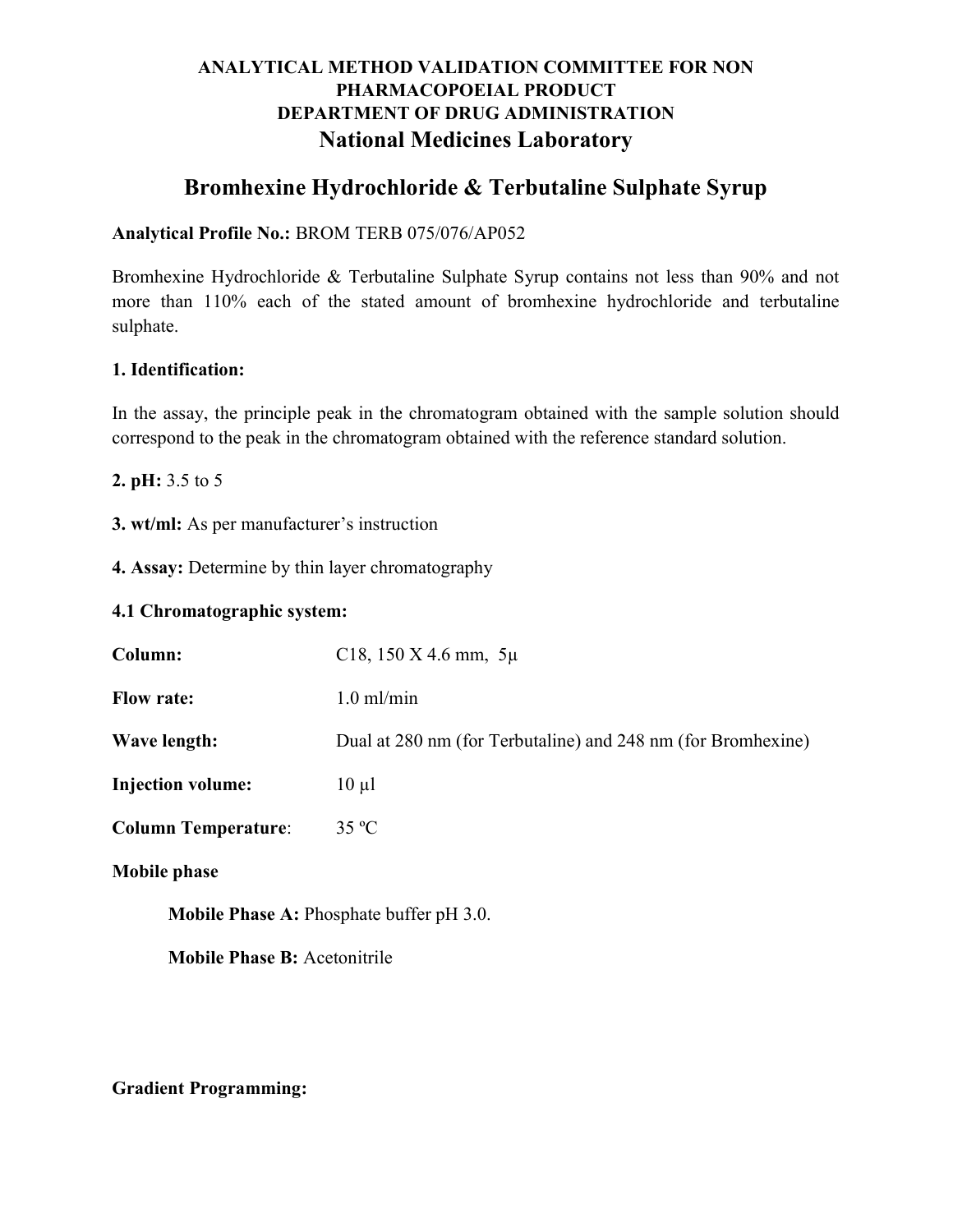## ANALYTICAL METHOD VALIDATION COMMITTEE FOR NON PHARMACOPOEIAL PRODUCT DEPARTMENT OF DRUG ADMINISTRATION National Medicines Laboratory

| Time (minutes)   | Mobile Phase $A(\%)$ | Mobile Phase B $(\% )$ |
|------------------|----------------------|------------------------|
| $\boldsymbol{0}$ | 85                   | 15                     |
| 4                | 85                   | 15                     |
| 6                | 60                   | 40                     |
| 14               | 60                   | 40                     |
| 16               | 85                   | 15                     |
| 19               | 85                   | 15                     |

Diluent: Buffer pH 3.0 (mobile phase A)

### 4.3 Test Solution:

Weigh accurately 2.5gm of the syrup in 50 ml volumetric flask. Add about 30 ml of diluent and sonicate for about 15 minutes. Cool the solution to room temperature and make up the volume to 50 ml with diluent. Filter through 0.2 micron filter paper.

#### 4.4 Reference Solution:

## Terbutaline Sulphate Reference stock solution:

Weigh accurately about 37.5 mg of Terbutaline Sulphate WS in 50 ml volumetric flask, add about 30 ml of diluent and sonicate for about 15 minutes. Cool the solution to room temperature and make up the volume to 50 ml with diluent.

## Bromhexine Hydrochloride Reference Stock Solution:

Weigh accurately about 50 mg of Bromhexine Hydrochloride WS in 50 ml volumetric flask, add 2ml of methanol and sonicate to dissolve. Make up the volume to 50 ml with diluent.

#### Mix Reference Solution:

Dilute 1 ml of Terbutaline Sulphate standard stock solution and 2 ml of Bromhexine Hydrochloride Reference Stock Solution to 50 ml with diluent. Filter through 0.2 micron filter paper.